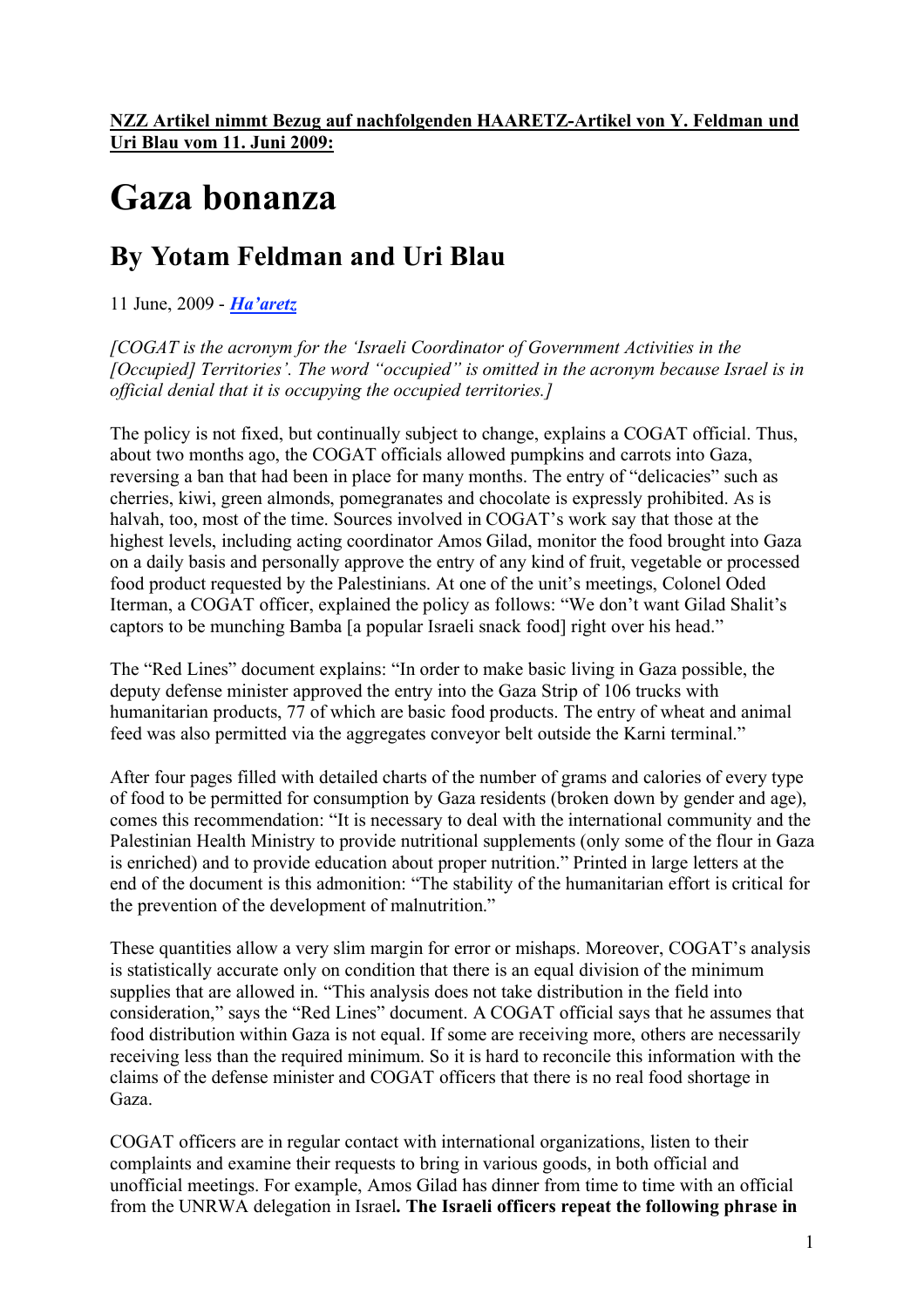**their meetings with organization officials: "No prosperity, no development, no humanitarian crisis."** A senior COGAT officer explains to Haaretz that it's not a siege policy, but rather the restriction of entry of luxury products. The decision as to which products qualify as "luxury" changes from week to week, and sometimes from day to day.

Some of these changes are the result of international pressure exerted upon Israel. For example, when he visited Gaza last February, U.S. Senator John Kerry was stunned to discover that Israel was not allowing Palestinians to bring in trucks loaded with pasta. Following American pressure, on March 20 the cabinet decided to permit the unrestricted transfer of food products into Gaza. Incredibly, the COGAT personnel do not see any contradiction between this decision and the serious restrictions that are nevertheless imposed on the entry of various food items.

"Let it be clear that the decision was not intended to lift the restrictions that were imposed in the past in relation to the entry of equipment and food into the Gaza Strip, as determined by the cabinet decision of September 19," said COGAT in response to Gisha: Legal Center for Freedom of Movement, which has demanded that "prohibited" foods be allowed to enter Gaza.

Despite the many resources invested by the IDF in coordinating with the Palestinians, since the start of the blockade no list of permitted and prohibited items has been relayed to the Palestinian side. The DCO spokesperson says there is no such list and that the Palestinians "know what they're allowed to bring in." But the Palestinians are less satisfied with this situation: Riad Fatouh says that at a meeting three months ago at the Agriculture Ministry in Tel Aviv, attended by al-Sheikh and Mhana from the Palestinian side, he asked DCO chief Moshe Levi for an official document detailing which products the army currently allows to be brought into Gaza. "Even if there are just 10 types of goods, I want to see it in writing," says Fatouh.

According to Fatouh, Levi was visibly angered upon hearing the request, and told him never to make such a request again, to be satisfied with the transfer of information by telephone. When Fatouh asked Levi why, the DCO chief told him: "Any goods that we allow in, or prohibit - you'll know about it by phone. That's the way we work." No one else in the room mentioned it again.

"If you go back two years, you see that it was utter foolishness," says a senior officer who was serving in COGAT when the blockade was imposed. "There was a vague, unclear policy, influenced by the interests of certain groups, by this or that lobby, without any policy that derived from the needs of the population. For example, the fruit growers have a powerful lobby, and this lobby saw to it that on certain days, from 20-25 trucks full of fruit were brought into Gaza. It's not that it arrived there and was thrown out, but if you were to ask a Gazan who lives there, it's not exactly what he needs. What happened was that the Israeli interest took precedence over the needs of the populace."

This move was greeted with dismay by many farmers in Israel, who were very pleased with Madar's performance. At an April 20 meeting in the office of Deputy Defense Minister Matan Vilnai, it was decided that Madar is the one "who will set the agricultural agenda." Vilnai decided at that same meeting that Madar would be returned to the Erez checkpoint, but a military source explained that security considerations prevent his permanent return there. The spokesperson for the coordinator of activity in the territories would not permit Madar to be interviewed.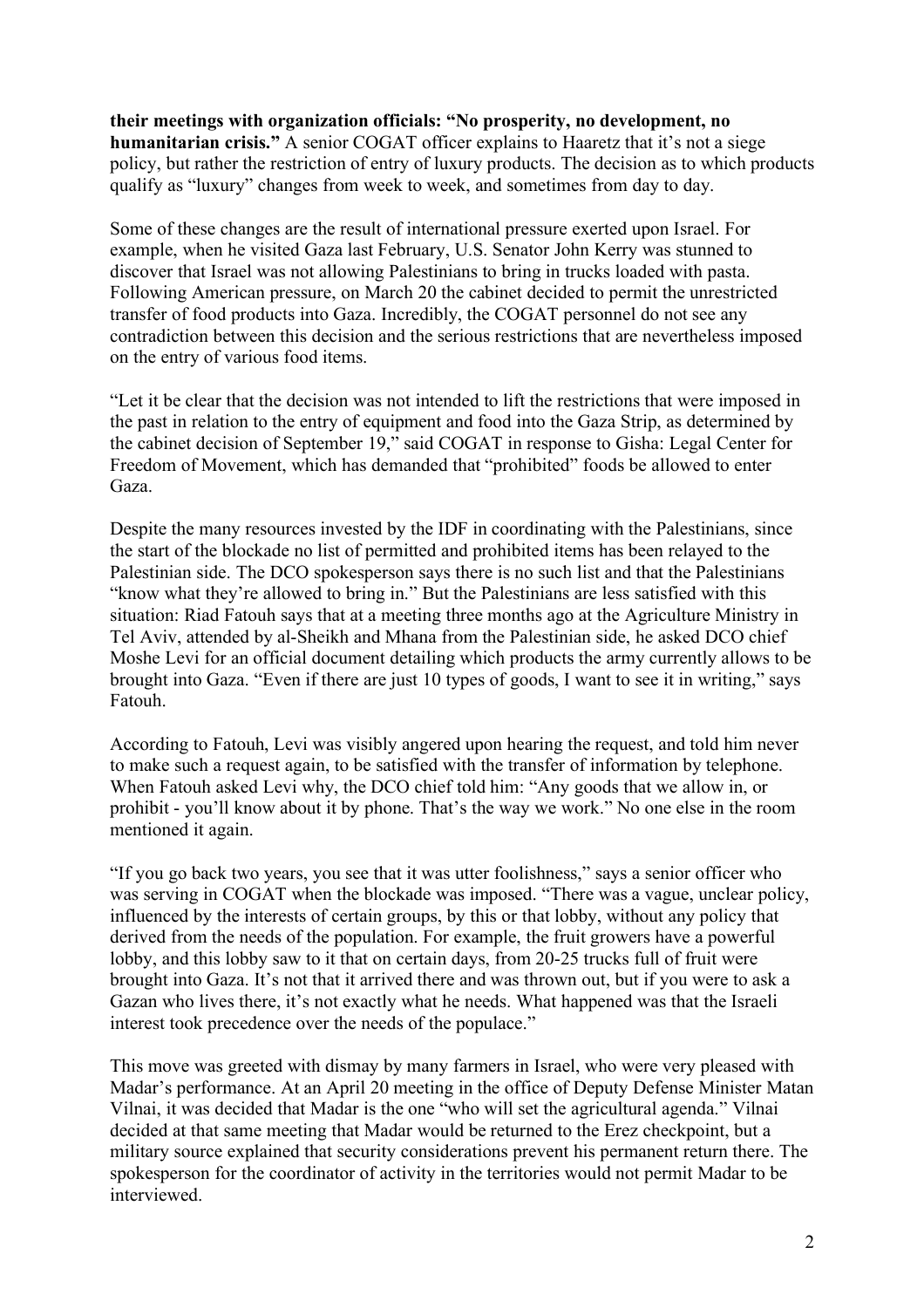Avshalom Herzog, a member of Moshav Almagor, is a fruit grower and the proprietor of a large packing house. He says he has connections with 80 percent of the packing houses in Israel that transport goods to Gaza, in part because of his partnership with Khaled Uthman, the largest fruit trader in Gaza. Herzog is an energetic farmer, and frequently writes to the decision-makers - Deputy Defense Minister Vilnai, Agriculture Minister Shalom Simhon and COGAT officers - about bringing goods into Gaza.

"Until three or four years ago, in a normal year I transported 30-40 percent of the fruit that went into Gaza," says Herzog. "Today it's no more than 10-15 percent, because the market in Gaza is not a real market, but rather a market determined by the Defense Ministry. If the Defense Ministry says only 10 trucks will enter, then it doesn't matter who works in Gaza he'll make money. And then there are wars between people who were never traders and there is bribery and people start to pay huge sums for the transport of fruit - irrational things, and then my share is diminished. I know that's how it is and there's not much I can do about it."

Herzog and other farmers have found an attentive audience in Simhon and Vilnai, but they are still not satisfied. "Simhon helps us sometimes," says Herzog, "but if he wanted to, he could have solved the problems a long time ago. You know what really makes me mad? There was a decision made in a meeting back in April. They came out with a protocol that required the entry of 20 trucks a day, and required that at least three trucks be filled with melons and that an officer from the agriculture staff who was exiled to Julis, in north Israel, be immediately returned to the Erez crossing, where he needed to be for the farmers' sake. This decision makes it plain as day that the one determining the mix of fruit [to be trucked in] is the director of the fruit growers' organization together with an officer of the agriculture staff in the Gaza DCO. But it's ignored. Today it's permissible to bring in peaches, bananas, apples, dates. Kumquats were permissible until yesterday. There are no plums, no pumpkin, no watermelon and no onion. It's just impossible to believe."

Summaries of the discussions about entry of food into Gaza show just how deeply the captains of the defense establishment seem to care about the income of Israeli farmers. Hence, in a discussion that took place in the office of Deputy Minister Vilnai, it was decided that every day, 15 trucks filled with agricultural produce would be brought in. "The problem right now is the emphasis on melons and fruit in general," Agriculture Ministry Director General Yossi Yishai said at the meeting. At the conclusion of the discussion, Vilnai instructed that three trucks with melons be brought into Gaza each week, "So as not to cause a market failure in Israel." Another document, from the end of April, signed by Vilnai's public information officer, says: "Israel's policy at the crossings is set at various times in accordance with a number of considerations … Economic considerations, including the agricultural establishment, are at the basis of the policy considerations."

Meir Yifrah, secretary of the Vegetable Growers Organization, also tries to exert influence on the decisions of COGAT and the Defense Ministry, with occasional success. "Once a month or so, I send a text message to [Agriculture Minister Simhon] Shalom saying the situation in the market is very tough, the growers need to send produce to Gaza, see what you can do with the Defense Ministry, so they'll bring in what's needed. It seems odd to me that pumpkin can be defined as a luxury item. It's sometimes used to feed animals, more than for people. If there are two or three or four growers who want to send stuff in and it's something they're short on there (in Gaza), I say they should be able to do that. I tried to pressure the Agriculture Ministry, and in the end we were successful. Last year I had a bad situation with onions. A lot of growers were stuck with their stock. We pressed the Agriculture Ministry and then they increased the onion quota from five to eight trucks at the end of last year."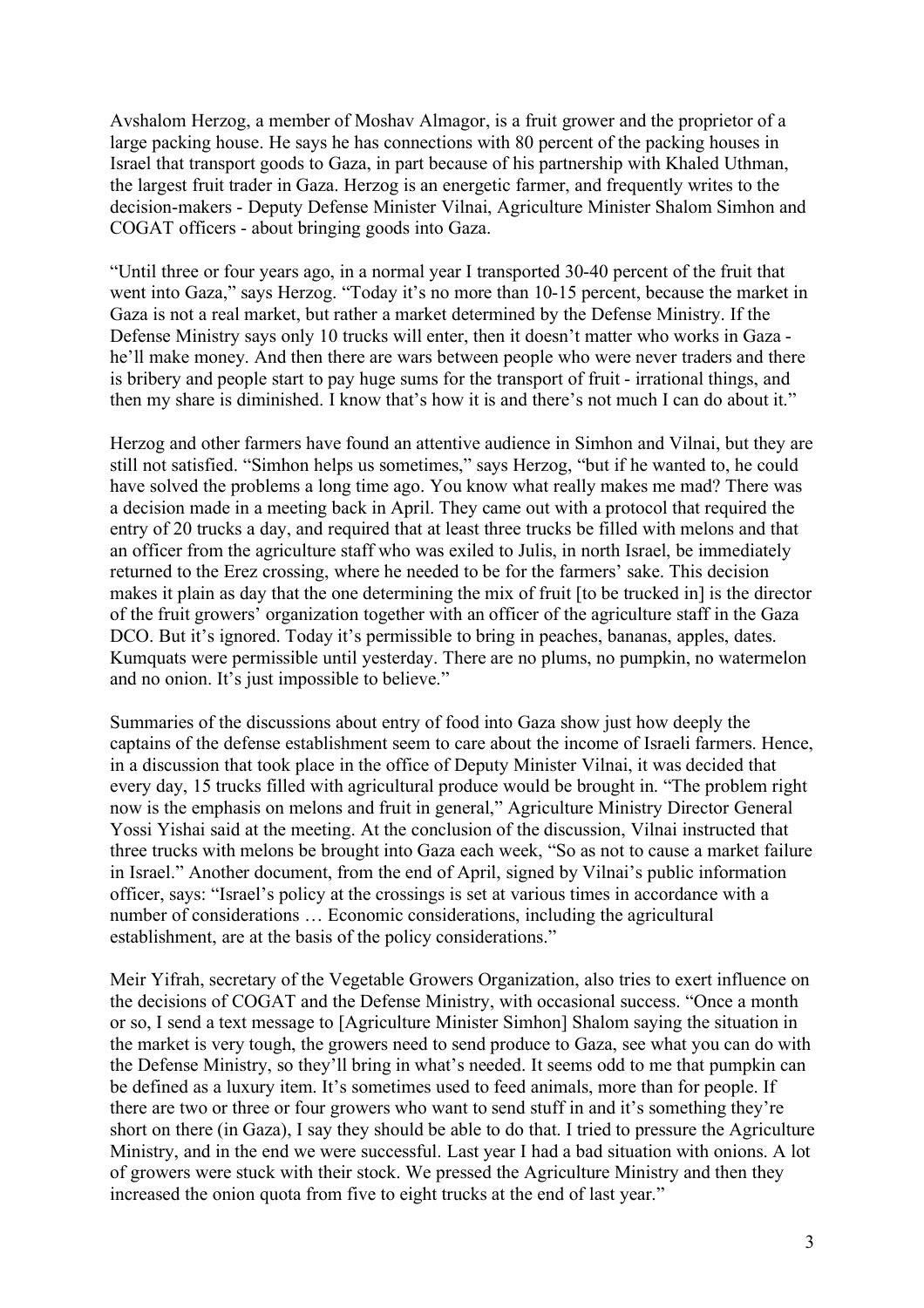Are sales to Gaza significant for Israeli farmers?

"The farmers' interest is to find other markets, so we can increase profitability for the grower, by creating demand in Israel and avoiding surpluses."

The Agriculture Ministry claims it also takes care of Palestinian interests: "When it comes to a decision on the kind of produce to be allowed into Gaza, the ministry takes into consideration Palestinian needs, the Israeli growers' ability to fulfill these needs as well as their own interests, and especially the Israeli consumer, to maintain reasonable prices in the local market. Minister Simhon, as a matter of policy, sees agriculture as a bridge to peace, and in every government in which he served, he has demanded the continuation of trade in farm products with the Palestinians, as well as cooperation in disease control in animals and plants - even in the worst security situations."

COGAT's "Red Lines" document, which defines the minimum necessary for the sustenance of Gaza residents, also finds that 300 calves a week are needed to feed Gazans - That's at least 200 fewer than the number brought in when the crossing was open for trade. Nevertheless, in the six months since Cast Lead, Israel has not permitted the entry of any live calves into Gaza, allowing only frozen meat and fish. In the period prior to the war, when Gaza residents were able to obtain permits to import calves, this was limited to calves from Israel, not from other countries as in the past.

In recent months, Israeli cattle breeders have been exerting pressure on the Agriculture Minister to get him to allow calves into Gaza. Most impacted by the restrictions on bringing meat into Gaza is Eyal Erlich, a former journalist who 15 years ago made a drastic career switch to become an importer of beef. Each year, until the blockade of Gaza was announced, Erlich sold 50,000 calves that he imported from Australia to Palestinians in Gaza (Gazans apparently prefer beef to lamb).

Erlich, 50, heavyset and white-haired, complains about the severe dent in his income and that of his Gazan partner, Hosni Afana. He believes that Agriculture Minister Simhon, who was involved in shaping the policy regarding import of beef to Gaza, exploited the situation to compel the Gazan market to buy Israeli, and thereby assist local breeders.

One way the Palestinians make up for the shortage of beef is by bringing in a large number of sheep via the Rafah tunnels. Unlike other animals, lambs will walk on their own to the other end of the tunnel, so they are easier to smuggle. Veterinary services in Israel estimate that since the start of the blockade, the Palestinians have smuggled in about 40,000 lambs through the tunnels, without any veterinary oversight. The Agriculture Ministry is concerned that these animals could spread epidemics that would eventually reach Israel.

Two days before the High Court's hearing on Erlich's petition, there was a meeting with attorney Hila Gorny of the State Prosecutor's Office. At this meeting, Uri Madar, of the agriculture department of the DCO, voiced his concern that the prohibition on importing beef to Gaza was adversely affecting the residents' nutrition. Colonel Alex Rosenzweig, head of the civilian division of COGAT, argued the opposite, saying there was no shortage of meat in Gaza and the ban on importation of cattle was not endangering the Palestinians' nutrition.

Madar declined to sign the state's response to the petition, asserting that there was "a black flag waving over it," and his view was not presented at the High Court hearing. Furthermore,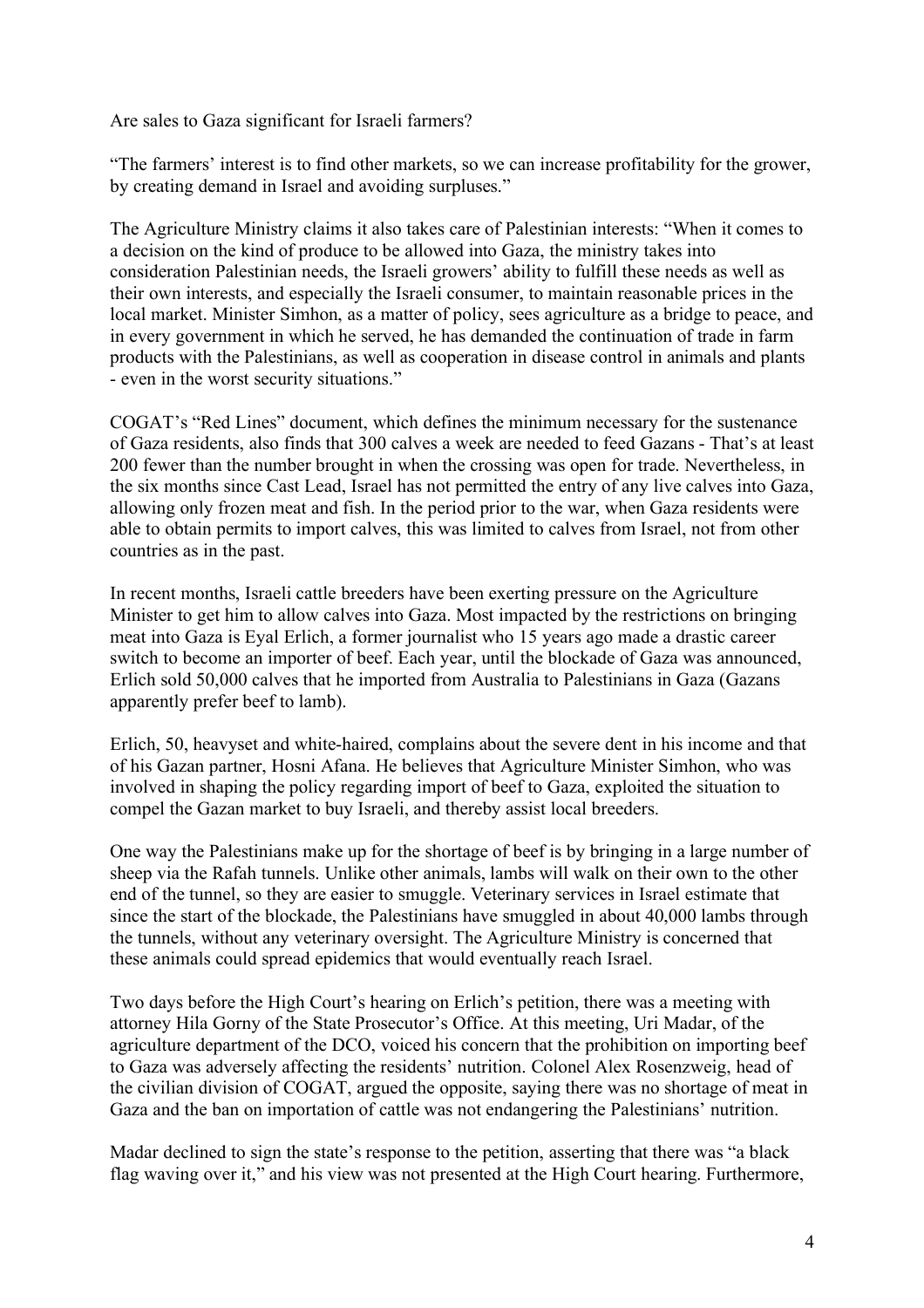at the hearing, the IDF did not present the COGAT document which states that at least 300 calves are to be imported into Gaza per week.

A Justice Ministry spokesperson, responding on behalf of the High Court Petition department, confirms this, adding, "Not only that, the state's position was never that the weekly quota of 300 calves, which applied for a certain period of time, was defined as a minimal humanitarian need. The position of the COGAT officials charged with assessing the humanitarian situation in Gaza was presented to the court, stipulating that the entire 'food basket' that is brought into Gaza, which includes frozen meat products, meets the humanitarian needs there. This position was supported by data presented to the State Prosecutor. These officials also stated that they were informed that this was the case by Palestinian officials with whom they are in contact. Beyond this, the State Prosecutor does not intend to relate to the content of the internal discussions held in anticipation of the filing of responses to the petition."

The spokesperson continues, "Although Erlich is seeking to paint his motives for filing the petition as stemming from concerns about the humanitarian situation in Gaza, he is essentially seeking to promote his business, which is being harmed by government policy on Gaza. The Supreme Court also reached this conclusion."

Erlich's experience in the ongoing fight to get cattle allowed into Gaza prompted him to establish Adam Solutions, a company devoted to assisting Palestinians in coping with the restrictions imposed on Gaza by the Israeli government. Erlich and his partner Basel Darawshe, son of former MK Abdulwahab Darawshe, hire out their services to wage a public and legal battle for "traders who need to bring in products" or "people who want to go out to get to hospitals."

How would you have helped?

"It's a legitimate and legal activity. What I would have done is go to a journalist, for example, and show how we're wrecking Israel's public relations."

Why did they turn to you?

"I'm a private businessperson. People come to me because they know I've solved more than a few problems because I was determined and clever."

Adiri also spoke about the matter with Bikel, a familiar figure in the flower, fruit and vegetable, and spice export field, who in the early 1990s also headed the Agricultural Strategy Committee, which dealt with agricultural relations with Palestinian farmers, among other things. Bikel remembers the problem with the bulbs: "The authorities wouldn't allow them to be imported. Hillel asked me if there was anything I could do. I told him that I thought I could do something, but it meant having to appeal to defense officials, to persuade the government and the agriculture minister, the defense minister and the prime minister. It's a tiring process. It's work. I told him that remuneration would only be due in the event of success, even though it meant a lot of work either way."

If it was really a security decision, how could it be subject to change?

"Decisions can be changed," Bikel insists.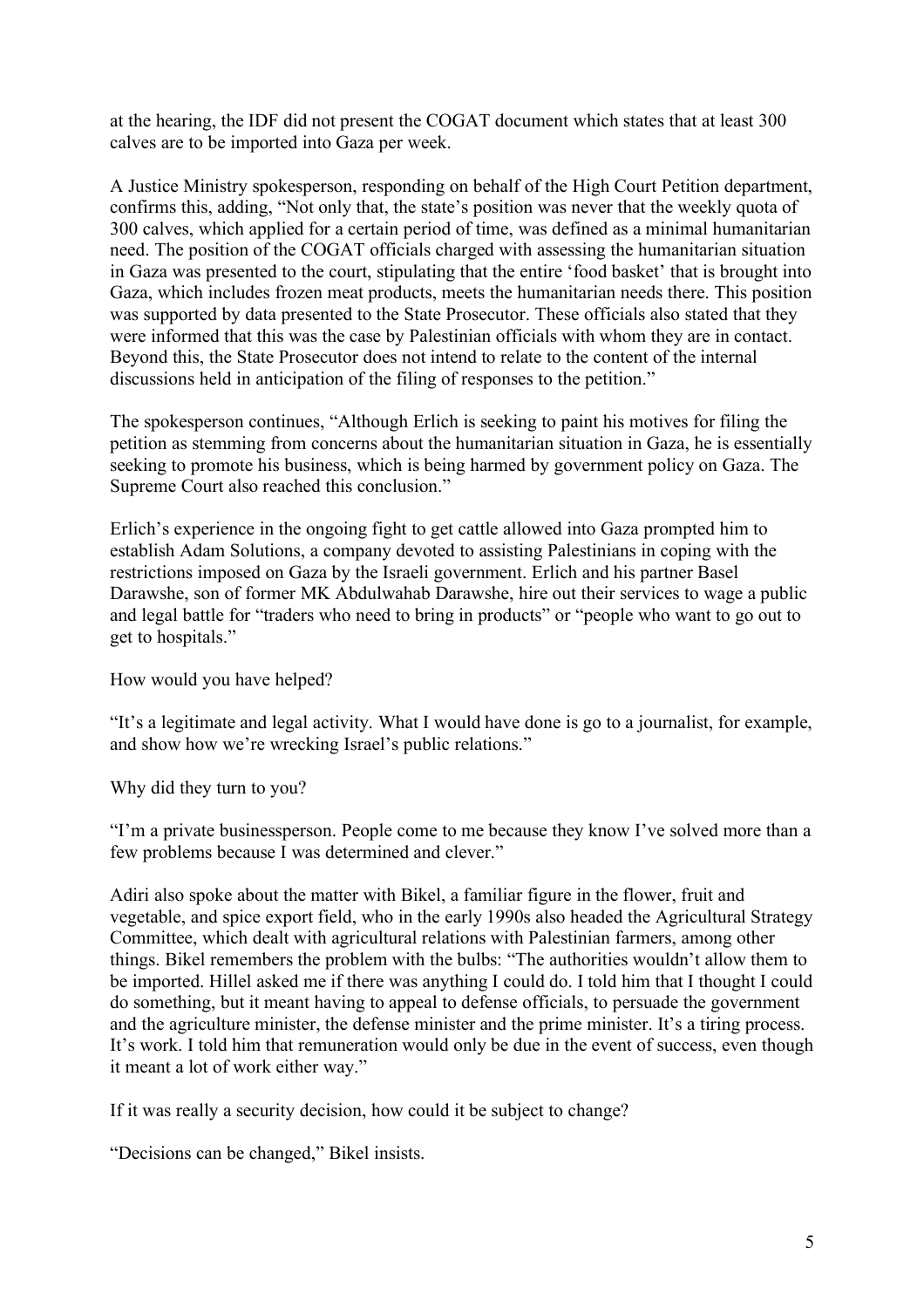In the end, Adiri did not avail himself of Erlich's or Bikel's services. "I asked the Dutch and they said absolutely not," says Adiri. "But the inquiry showed them that it was possible and motivated them to keep trying. They went to Ehud Barak and he eventually approved it."

Three months ago, an acquaintance walked into the shop run by H., an electronics merchant from Gaza City, and started talking about the situation in Gaza and the difficulty of bringing in goods. Then the acquaintance "casually mentioned" a friend of his who could help in obtaining merchandise. "After he started dropping hints, he told me that for NIS 60,000- 70,000 he might be able to bring in my merchandise," says H. He says he didn't go for the offer because of the high price. Other merchants say they've received offers to get their goods into Gaza for the exorbitant price of anywhere from NIS 40,000-100,000 per truck (the regular cost is about NIS 3,000). At least one admits that because of the ongoing blockade he did accept one such offer from an Israeli shipper.

One Israeli shipper explains how merchandise can be smuggled into Gaza. He says shippers often use permits obtained from aid organizations to bring in products Israel does not allow merchants to receive, such as clothing and shoes.

"We have no information whatsoever about this," says a spokesperson for the UN World Food Program. "This question does not apply to us since we use only our own trucks and drivers," says the International Red Cross. "All of our aid for Gaza is coordinated with the Israeli authorities," says a UNRWA spokesperson. "We have not encountered the kind of irregularities described. And if we did, we would report them."

How is it possible to do that?

"Let's say a merchant receives a turn to bring in sugar. He relays the name of the driver and the truck number to the Israeli side. The shipper who received the turn contacts another merchant, who didn't receive a turn and is ready to pay a lot of money to bring in his merchandise, which is stuck in Israel. The shipper arranges with the Palestinian shipper and transfers the sugar to the merchant who paid him. He makes up some story to tell the merchant who was supposed to receive the merchandise - that the truck got stuck or that it wasn't allowed through for some reason."

Since the blockade was placed on Gaza, the Karni terminal, through which more than 600 trucks used to pass daily has been closed. Now most goods are transferred through the Kerem Shalom crossing, and the only thing in operation at the Karni terminal is a conveyor belt that brings wheat, seeds and animal feed to the Palestinian side. The person who has profited most from this change is Nissim Jan, a former Shin Bet agent who served, among other things, as "head of the crossings department." In the seven years since he left the Shin Bet security service, he has managed to build himself a little empire that includes a company for logistical services, shipping services and real estate deals; he is currently constructing a building in the Barnea area of Ashkelon, together with contractor Didi Yamin.

Jan lives in a villa on the Ashkelon coast, drives a fancy Audi and wears neatly pressed button-down shirts. "Anyone who's anyone in the PA, and in Israel too apparently, knows me," he tells Haaretz. Palestinian and Israeli sources say that Jan is particularly close to Nasser Saraj, who oversees the operation of the crossings between Israel and Gaza.

Israel and Palestinian sources say that Jan gets a significant cut of this sum, ostensibly as payment for supplying food to the drivers and fuel for the trucks, a cost that cannot exceed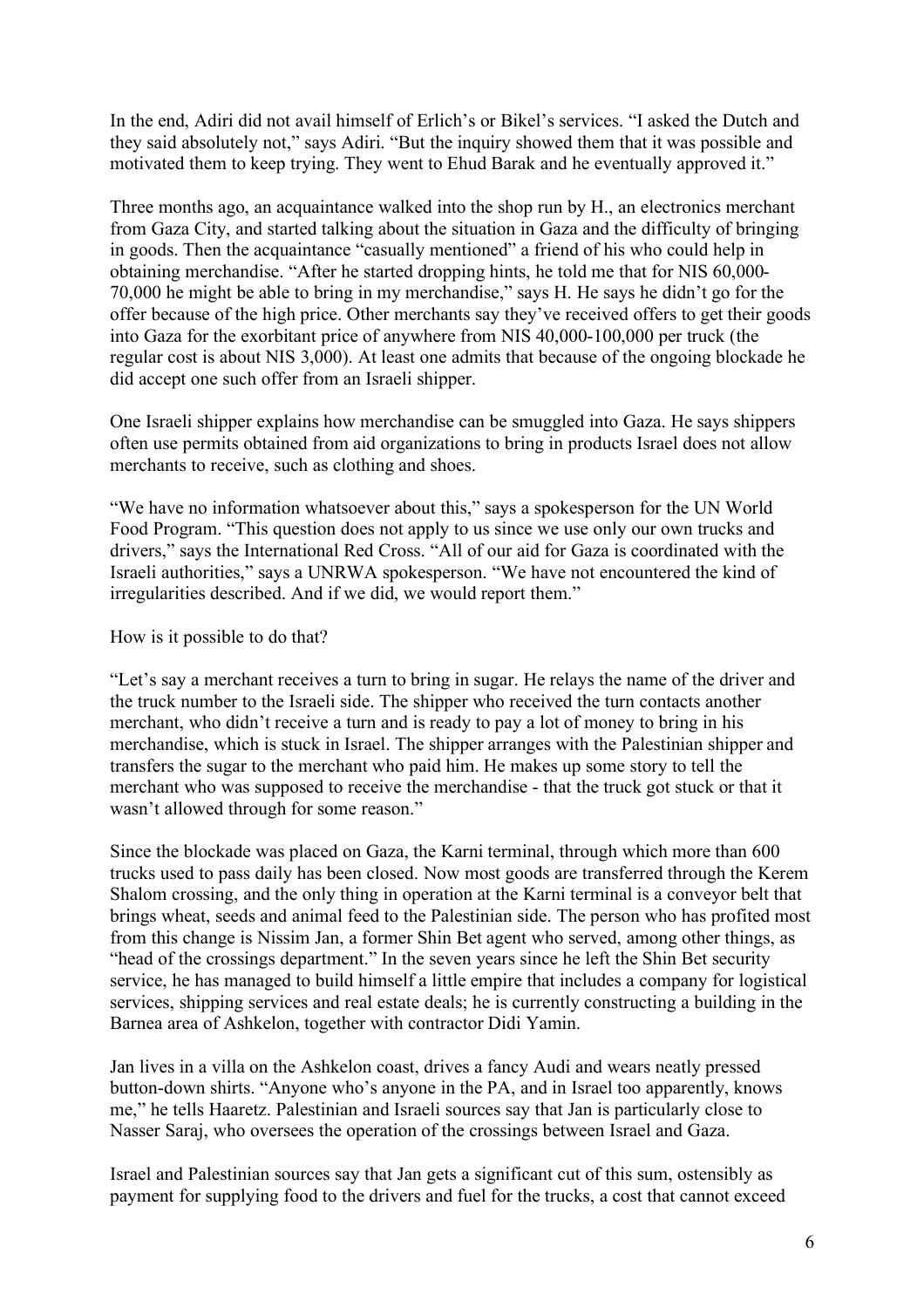more than a few thousand shekels a month. Man'am Shehaiber agreed to describe to Haaretz the way in which merchandise is transported from either side of the terminal. He said he employs 50 people at the crossing, but declined to reply to questions about his income from providing this service or the nature of his business connections with Jan. In addition, says an Israeli familiar with his business, Jan receives payment from the Palestinians for various jobs he does on the western (Gazan) side of the crossing.

Jan's profits seem dazzling to the Palestinians and the other Israelis involved in operating the crossings. One Israeli familiar with their operation says: "The services Jan supplies on both sides of the crossing have made him one of the most significant figures at Kerem Shalom." Some of the Palestinian traders mistakenly thought that he was the actual director of the crossing. Jan himself attests to his deep involvement there: "Nothing that happens at the crossings escapes my notice," he told Haaretz in a phone conversation. Sources in the Defense Ministry said that lately they've been checking into various complaints about his activity at the crossings.

Jan says that he handled, on behalf of the Palestinian Authority, the passage back into Gaza of Palestinians who found themselves stuck in Egypt after Hamas took control in Gaza and the Rafah crossing was closed. "They came to me because you go to people you can rely on," he says. "I think I'm someone who has a different approach than anyone else at the crossings."

We've been told you get a share of the NIS 500 that the Shehaiber family collects on each truck that goes through the crossing.

"That's a total lie."

But you know the Shehaiber brothers?

"Of course I do. They work with me every day."

And it's not a business partnership?

"It has nothing at all to do with what you're talking about. It's purely business, all legal, and has nothing to do with any 500 shekels."

What is your connection with Nazmi Mhana (the Palestinian director of the crossings)?

"Nazmi is a personal friend of mine. For some reason, it's hard for people to accept a proper, legitimate relationship between two adults."

We've been told that you also do jobs for the Palestinians.

"All the time, all the time. Including now."

How does one get these kinds of jobs?

"Be a person like me - serious, quiet, honest - and apply for any tender in proper legal fashion, and then work. Anyone who wants to can apply."

Doesn't the Israeli crossings administration have a problem with the fact that you also work in the Palestinian Authority?